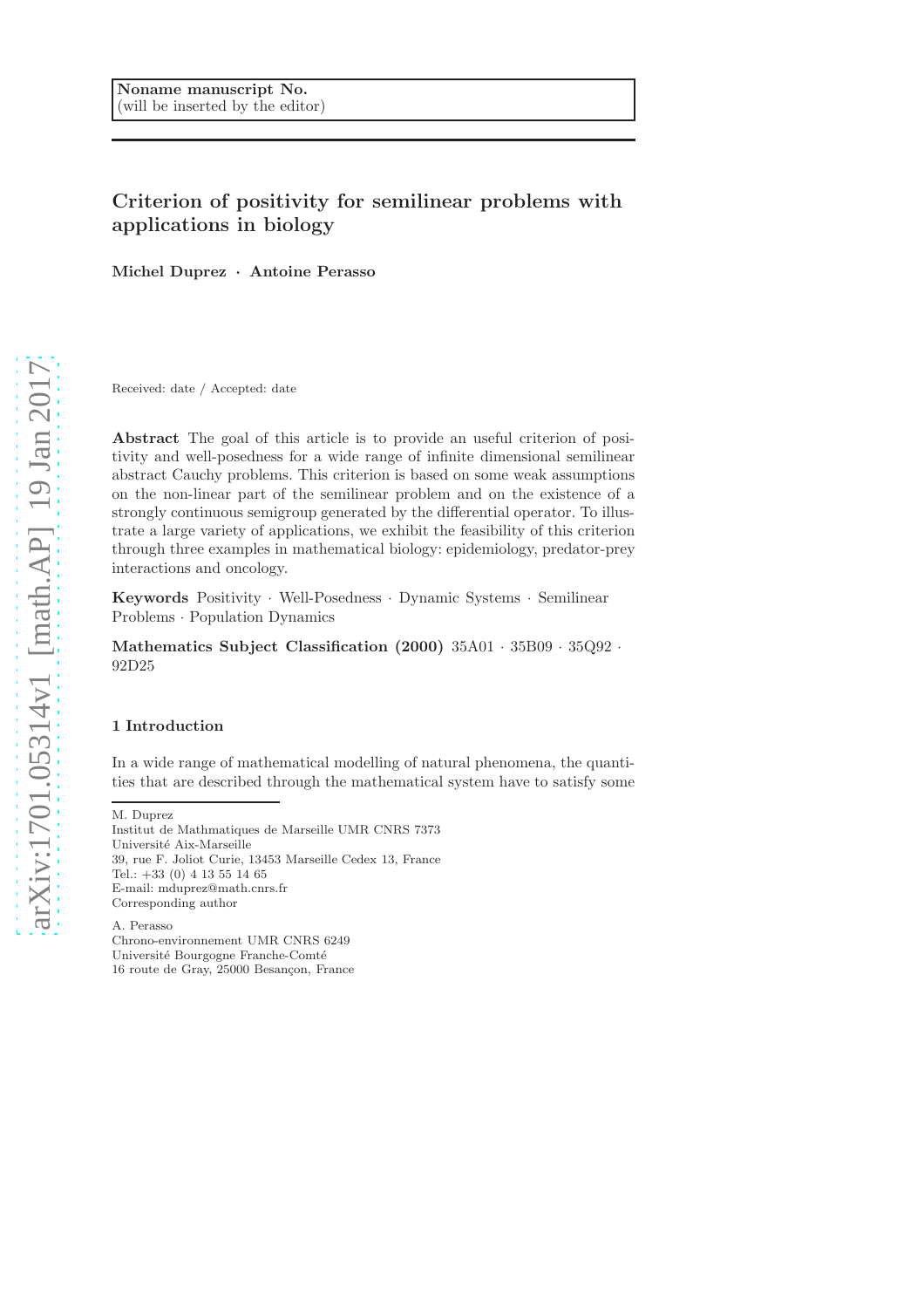positivity properties to ensure physical reality. For instance, when considering the evolution of matter quantities, such as in biology (or also physics [\[1\]](#page-8-0), chemistry  $[15]$ ,...), the positivity of the solutions of the underlying dynamical system is a crucial prerequisite to achieve the well-posedness of the problem and to guarantee its physical relevance.

A significant proportion of dynamical systems that describe the evolution over time of matter quantities are non-linear, but it oftenly appears that the non-linear effects can be seen as perturbations of linear dynamics, leading to such a differential formulation:

<span id="page-1-0"></span>
$$
\begin{cases}\ny'(t) = \overbrace{Ay(t)}^{\text{linear dynamics} \atop \text{perturbations}} + \overbrace{f(y(t),t)}^{\text{perturbations}}, t \ge 0, \\
y(0) = y_0,\n\end{cases} \tag{1}
$$

where  $y(t)$  denotes the modeled matter quantity at time t, that mathematically lies in a Banach lattice. When imposing a non-negative initial condition  $y_0$ , the question of positivity is then crucial to study. In the case of a finite dimensional operator A, this question has been extensively studied (see [\[14\]](#page-9-1) and references therein for general results). However, to our knowledge, we don't know any general criterion of positivity in the case where  $A$  is a differential operator, *i.e.* when the first equality in  $(1)$  rewrites as partial differential equations (PDEs), while such differential operators are extensively used in mathematical biology, or also in many other applied mathematical sciences. For instance, in the specific case of biology, let us mention the use of structured population dynamics models, where the operator is of transport type, or the use of diffusive processes, where models incorporate a Laplacian operator (see [\[13\]](#page-9-2) for a review of positivity results in reaction-diffusion systems).

The goal of this article is to provide an useful criterion of well-posedness and positivity for the semilinear problem [\(1\)](#page-1-0) for wide ranges of linear differential operators  $A$  and non-linear functions  $f$ , and then to illustrate the feasibility of this criterion through three examples of models arising from mathematical biology: epidemiology, predation and oncology.

This article is structured as follows: Section [2](#page-1-1) is dedicated to the introduction of three concrete biological models, described by semilinear PDEs, for which the positivity of solutions must necessarilly be satisfied. Then we tackle in Section [3](#page-4-0) the formulation and the proof of the criterion of positivity and well-posedness. This criterion is based on the formulation of an abstract semilinear Cauchy Problem, studied using a semigroup approach. Finally, in Section [4,](#page-7-0) we apply the criterion to the biological models of Section [2](#page-1-1) to prove the well-posedness and the positivity of their solution.

### <span id="page-1-1"></span>2 Three biological examples

In this section, we introduce three examples of semilinear evolutionary problems in mathematical biology for which the positivity and well-posedness have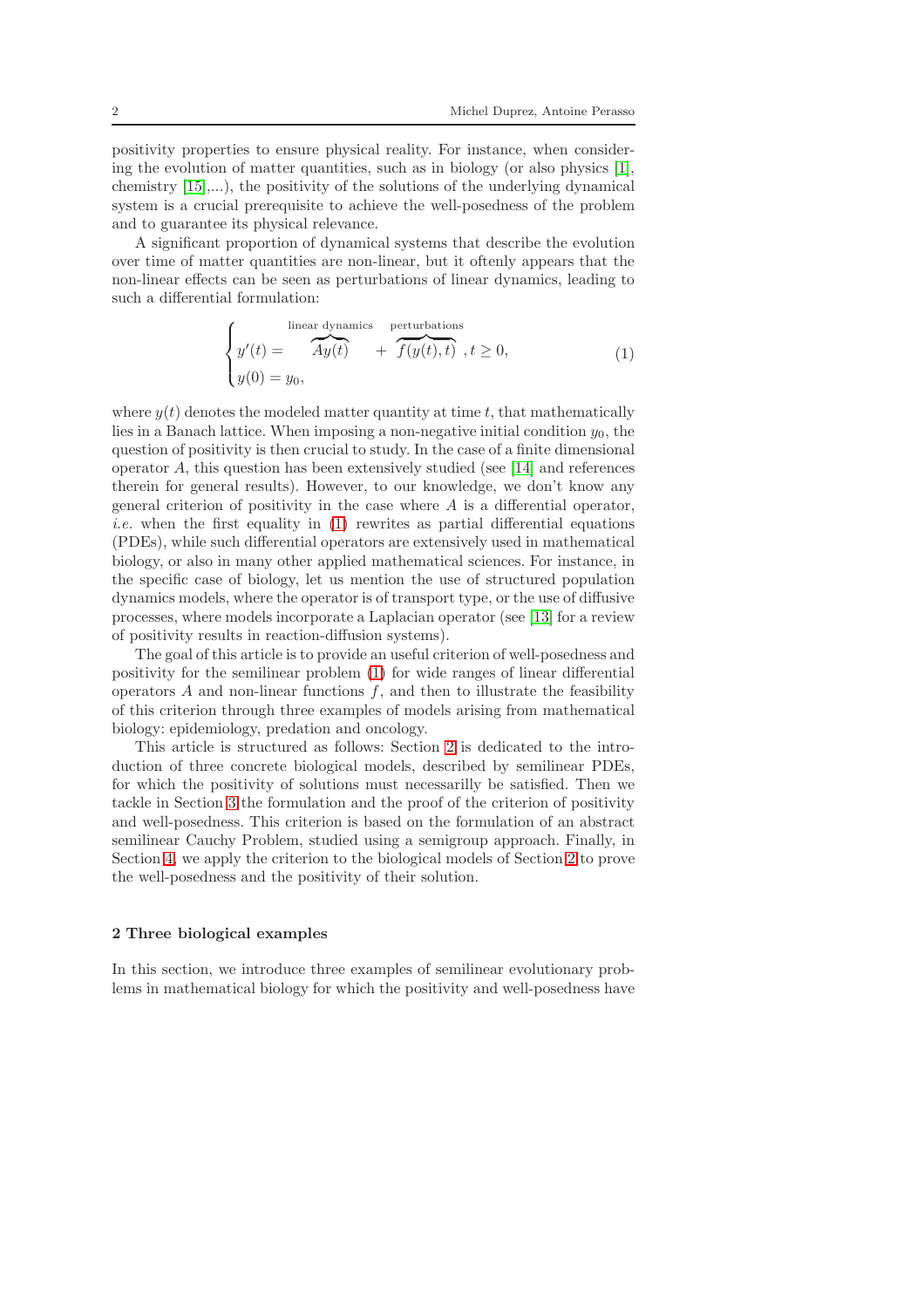to be proved for biological purpose. The matter quantities that are modelled in those three examples, *i.e.* populations, predator/prey or cell densities, evolve with respect to the time  $t \geq 0$ . The epidemiological and predator-prey models deal with transport process, with a non-constant velocity in the epidemiological case and a non-local boundary condition in the predator-prey case, while the model in oncology deals with diffusive PDEs.

One can note that through those specific examples, a large spectrum of biological models are involved: PDE structured population models (see [\[6\]](#page-8-1) and references therein) and reaction-diffusion models.

Epidemiology The first example on which we focus deals with epidemiology. When modeling the transmission of disease between individuals, a common way is to split the population densities into two sub-classes that are the susceptible class  $(S)$  and the infected class  $(I)$ . From such a splitting results the classical epidemiological model of SI type [\[5\]](#page-8-2). Furthermore, lots of diseases (influenza, HIV, prion pathologies...) have a varying intensity during their evolution that may be important to take into account in the modeling process. This phenomena was recently described in [\[10,](#page-9-3)[11\]](#page-9-4), where the disease intensity was incorporated into the infected class, leading to the formulation of the following infection load-structured epidemiological model of transport type:

<span id="page-2-0"></span>
$$
\begin{cases}\nS'(t) = \gamma - (\mu_0 + \alpha)S(t) - S(t)\mathcal{T}(\beta I)(t), \ t \ge 0, \\
\partial_t I(t, i) = -\partial_i(\nu i I(t, i)) - \mu(i)I(t, i) + \phi(i)S(t)\mathcal{T}(\beta I)(t), \ t \ge 0, \ i \in J, \\
\nu \kappa I(t, \kappa) = \alpha S(t), \ t \ge 0, \\
S(0) = S_0, \quad I(0, \cdot) = I_0(\cdot),\n\end{cases}
$$
\n(2)

where the infection load is  $i \in J = (\kappa, +\infty) \subset \mathbb{R}_+, \mathcal{T}$  is the integral operator defined for some integrable fonction  $h$  on  $J$  by

$$
\mathcal{T}: h \to \int_J h(i)di
$$

and the epidemiological parameters satisfy the following assumptions:

- $\beta$ ,  $\mu_0$ ,  $\nu$ ,  $\alpha > 0$  and  $\gamma \geq 0$ ;
- $\phi \in C^{\infty}(J)$  is a non-negative function such that  $\lim_{i \to +\infty} \phi(i) = 0$  and  $\int_J \phi(i)di = 1, \, \mu \in L^\infty(J)$  is such that  $\mu(i) \geq \mu_0$  for almost every  $i \in J$ .

For a biological relevance, it is clear that for each positive initial condition  $(S_0, I_0(\cdot))$ , the densities  $S(t)$  and  $I(t, \cdot)$  in Problem [\(2\)](#page-2-0) have to remain positive whenever they exist.

Predator-prey interactions When considering predator-prey interactions, the age of the prey is a key factor of selection for the predator. It is therefore natural to add a structuration of the prey densities according to their age. In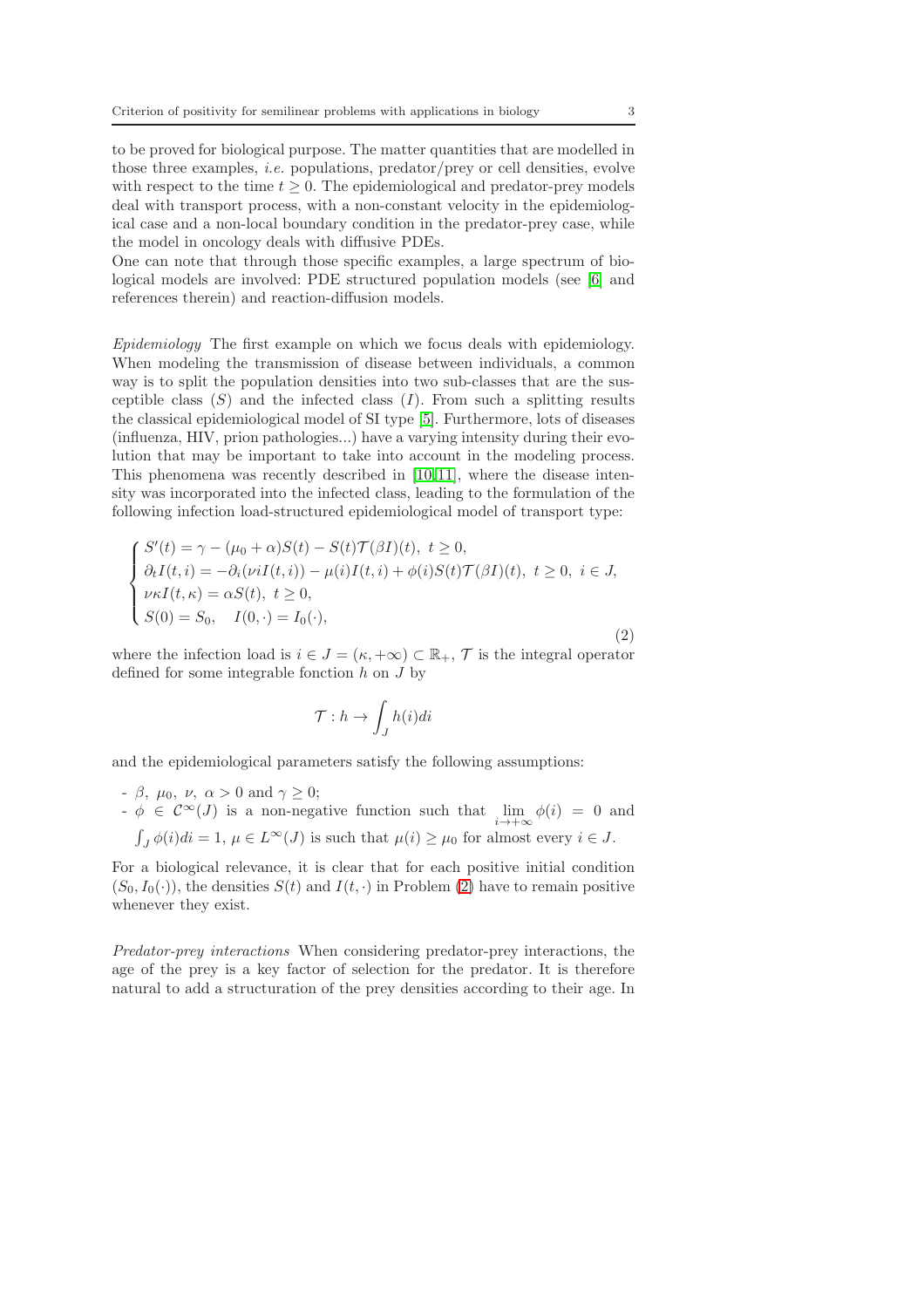doing so, the classical Lotka-Volterra model, that was initially an ODE model [\[8\]](#page-9-5), turns into the following PDE model, that is developed in [\[12\]](#page-9-6):

<span id="page-3-0"></span>
$$
\begin{cases}\n\partial_t x(t,a) + \partial_a x(t,a) = -\mu(a)x(t,a) - y(t)\gamma(a)x(t,a), \ t \ge 0, \ a \ge 0, \\
y'(t) = \alpha y(t) \int_0^\infty \gamma(a)x(t,a)da - \delta y(t), \ t \ge 0, \ a \ge 0, \\
x(t,0) = \int_0^\infty \beta(a)x(t,a)da, \ t \ge 0 \\
x(0,\cdot) = x_0(\cdot), \ y(0) = y_0,\n\end{cases} \tag{3}
$$

where  $x$  and  $y$  denote the density of preys and predators, respectively. The assumptions on the parameters are the following:

- $\alpha \in ]0,1[, \delta > 0$  are constant parameters that respectively denote the assimilation coefficient of ingested preys and the basic mortality rate of the predators;
- $\mu, \gamma, \beta \in L^{\infty}_+(\mathbb{R}_+)$  are age-dependent functions that represent, respectively, the basic mortality rate of the preys, the predation rate and the birth rate.

To ensure a certain realism, we want that the densities of preys  $x$  and predators y remain positive given a positive initial data  $(x_0, y_0)$ .

Oncology The third application is a model that describes the growth of a brain tumour published in [\[3\]](#page-8-3). The model aims at studying a treatment method of tumor cells through a problem of controllability. The tumor and normal cells are in competition for the resources and are subject to a drug treatment whose role is to decrease the cell densities. Even if some normal cells are destroyed, the key point here is that the drug affects more the tumor ones.

To make explicit the model, let us consider  $\Omega$  a bounded domain of  $\mathbb{R}^N$ ,  $N \in \mathbb{N}^*$ , with boundary  $\partial \Omega$  of class  $\mathcal{C}^2$  and for a fixed  $T > 0$ , let  $Q_T =$  $\Omega \times (0, T)$  and  $\Sigma_T = \partial \Omega \times (0, T)$ . The evolution problem is then written using the following three semilinear heat equations, where the variables  $(t, x)$  are delibarately avoided for a better reading:

<span id="page-3-1"></span>
$$
\begin{cases}\n\partial_t y_1 = d_1 \Delta y_1 + a_1 g_1(y_1) y_1 - (\alpha_{1,2} y_2 + \kappa_{1,3} y_3) y_1, \\
\partial_t y_2 = d_2 \Delta y_2 + a_2 g_2(y_2) y_2 - (\alpha_{2,1} y_1 + \kappa_{2,3} y_3) y_2, \\
\partial_t y_3 = d_3 \Delta y_3 - a_3 y_3 + u, \\
\partial_n y_i(t) = \nabla y_i(t) \cdot \overrightarrow{n} = 0, \ t \ge 0, i \in \{1, ..., 3\}, \\
y(x, 0) = y_0(x), \ x \in \Omega,\n\end{cases}
$$
\n(4)

where  $y := (y_1, y_2, y_3)^*$ ,  $\overrightarrow{n}$  denotes the external normalized normal to the boundary  $\partial\Omega$ . Here  $y_1(t, x)$  stands for the density of tumor cells,  $y_2(t, x)$  the density of normal tissue and  $y_3(t, x)$  the drug concentration at any vector position  $x$  and time  $t$ . In the latter problem, the growth rates of cells are defined by the functions  $g_i$  according to the following logistic shape:

$$
g_i(y_i) = 1 - y_i/k_i.
$$

The assumptions on the parameters are the following: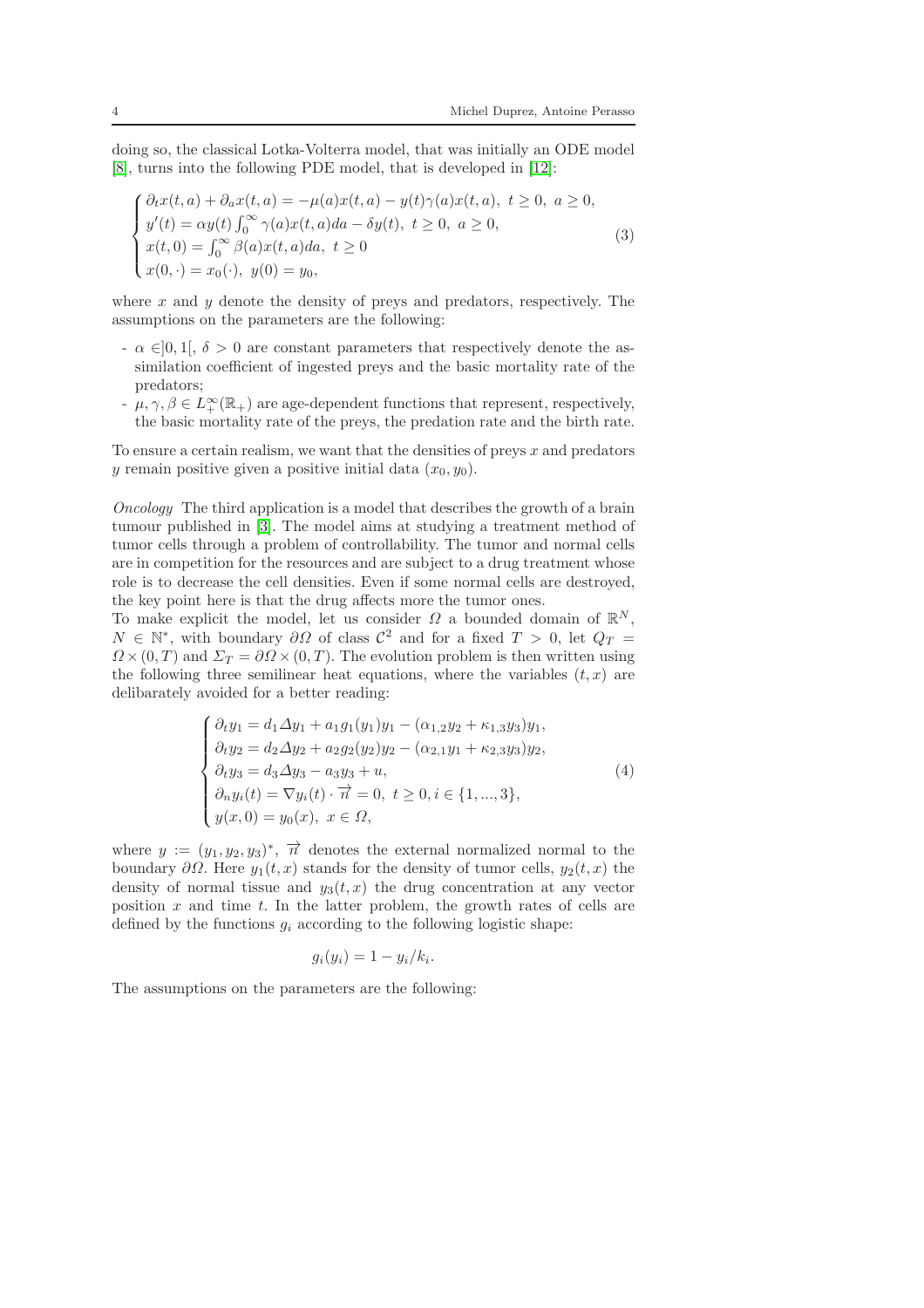- $-d_i > 0$  are the coefficients for the space diffusive effect;
- $a_i > 0$ , where  $a_1$ , resp.  $a_2$ , denotes the tumor cell intrinsic growth rate, resp. the normal tissue intrinsic growth rate and  $a_3$  is the drug reabsorption coefficient;
- $k_i > 0$  denote the carraying capacity of the medium;
- $\alpha_{i,j} > 0$  are coefficients that translate the interspecific competition between tumor and normal cells;
- $-\kappa_{1,3} \gg \kappa_{2,3} > 0$  are the degradation rates due to the treatment;
- $u(x, t) \geq 0$  represents the flux of injected drug over time at position x.

Similarly to the previous biological examples, we aim at proving well-posedness and positivity of the solution.

#### <span id="page-4-0"></span>3 A criterion of positivity and well-posedness

In all this section, let us consider  $(W, +, \|\cdot\|_{W}, \geq)$  a Banach lattice (see [\[7,](#page-8-4) p. 6]), *i.e.* an partially ordered Banach space for which any given elements  $x, y$ of W have a supremum sup $(x, y)$  and for all  $y_1, y_2, y_3 \in W$  and  $\alpha \geq 0$ ,

$$
\begin{cases} y_1 \le y_2 \Rightarrow (y_1 + y_3 \le y_2 + y_3 \text{ and } \alpha y_1 \le \alpha y_2), \\ |y_1|_{\mathcal{W}} \le |y_2|_{\mathcal{W}} \Rightarrow ||y_1||_{\mathcal{W}} \le ||y_2||_{\mathcal{W}}, \end{cases} \tag{5}
$$

with, for all  $y \in \mathcal{W}$ ,  $|y|_{\mathcal{W}} = \sup(y, -y)$ . We will denote by  $\mathcal{W}^+ = \{y \in \mathcal{W}$ :  $0 \leq y$  the non-negative cone and for every  $m > 0$  by  $B_m$  the ball of W of radius m.

We consider in this work the system

<span id="page-4-1"></span>
$$
\begin{cases}\ny'(t) = Ay(t) + f(y(t), t), \ t \ge 0 \text{ in } \mathcal{W}, \\
y(0) = y_0 \qquad \text{in } \mathcal{W},\n\end{cases}
$$
\n(6)

where  $A: D(A) \subset W \to W$  is an infinitesimal generator of a  $C_0$ -semigroup  $(T_A(t))_{t\geq 0}, y'(t)$  is an element of W and  $f: \mathcal{W} \times \mathbb{R}^+ \to \mathcal{W}$  is continuous in t and locally Lipschitz continuous in  $y$  uniformly in  $t$  in the following sense: for every  $m > 0$  there exists a constant  $k_m > 0$  such that for every  $z_1, z_2 \in B_m$ ,

$$
|| f(z_1, t) - f(z_2, t) ||_{\mathcal{W}} \le k_m ||z_1 - z_2||_{\mathcal{W}}, \ \forall t \in \mathbb{R}^+.
$$

Finally, let us briefly remind that for a fixed  $T \in ]0, \infty]$ , a mild solution of Problem [\(6\)](#page-4-1) on [0, T[ is a function  $y \in \mathcal{C}([0,T];\mathcal{W})$  that satifies the integral equation

$$
y(t) = T_A(t)y_0 + \int_0^t T_A(t-s)f(y(s),s)ds.
$$

Remark 1 Since  $W^+$  is closed (see [\[7\]](#page-8-4)), we deduce that for all  $T > 0$ , the order  $\geq$  is compatible with the integration in time, more precisely, for all  $x, y \in \mathcal{C}([0,T]; \mathcal{W}),$ 

$$
(x(t) \ge y(t) \forall t \in [0, T]) \Rightarrow \int_0^T x(s)ds \ge \int_0^T y(s)ds.
$$
 (7)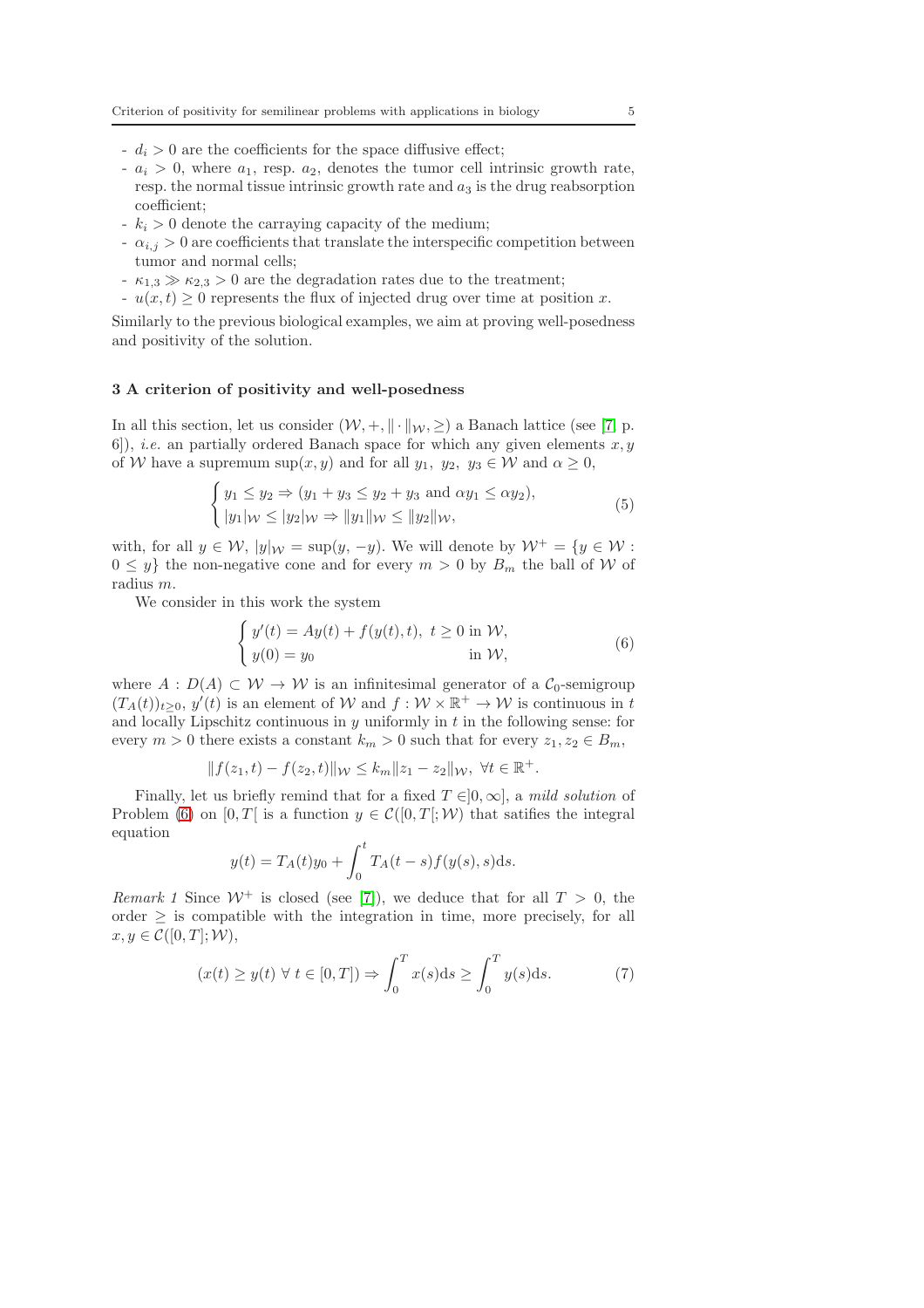The following theorem, that states well-posedness and positivity property for the solution of Problem [\(6\)](#page-4-1), is the main result of the present article:

**Theorem 1** Let  $y_0 \in \mathcal{W}^+$ . We suppose that

- (i) A is generator of a positive  $C_0$ -semigroup on W, i.e.  $T_A(t)W^+ \subset W^+$  for all  $t > 0$ .
- (ii) for all  $m > 0$ , there exists  $\lambda_m \in \mathbb{R}$  such that, for all  $z \in \mathcal{C}(\mathbb{R}^+; \mathcal{W}^+ \cap \mathbb{R}^+)$  $B(0, m)$ ,

<span id="page-5-4"></span><span id="page-5-0"></span>
$$
f(z(t),t) + \lambda_m z(t) \ge 0, \quad \forall t \ge 0.
$$
 (8)

Then there exists  $t_{max} \in ]0,\infty]$  such that system [\(6\)](#page-4-1) has an unique positive mild solution  $y \in \mathcal{C}([0, t_{max}]; \mathcal{W})$ . Moreover, if  $t_{max} < \infty$ ,

$$
\lim_{t \to t_{max}} \|y(t)\|_{\mathcal{W}} = \infty.
$$

The main idea of the proof is to perform a vectorial translation to the range values of the non-linear part f so that they remain in  $\mathcal{W}^+$ . This translation is then compensated by the substraction of a linear term to the differential operator, that does not affect its spectral and positivity properties. Consequently, we shall study the following system in the proof of the theorem:

<span id="page-5-3"></span>
$$
\begin{cases}\ny'(t) = (A - \lambda I)y(t) + f(y(t), t) + \lambda y(t), \ t > 0 \text{ in } \mathcal{W}, \\
y(0) = y_0 \text{ in } \mathcal{W}.\n\end{cases}
$$
\n(9)

<span id="page-5-1"></span>Remark 2 Since A is an infinitesimal generator of a positive  $C_0$ -semigroup  $(T_A(t))_{t>0}$ , then, for every  $\lambda \in \mathbb{R}$ ,  $A - \lambda I$  is also an infinitesimal generator of a positive  $\mathcal{C}_0$ -semigroup  $(T_{A-\lambda I}(t))_{t\geq 0}$ . Indeed, we remark that  $T_{A-\lambda I}(t)$  =  $e^{-\lambda t}T_A(t)$  for all  $t \geq 0$ .

Proof (Proof of Theorem 1.1) Without loss of generality, we can assume that  $\lambda_m$  is nonnegative in [\(8\)](#page-5-0). Since A is generator of a positive C<sub>0</sub>-semigroup  $(T_A(t))_{t\geq 0}$ , there exists  $\omega, M \geq 1$  such that, for all  $t \in \mathbb{R}^+$ ,

$$
||T_A(t)||_{\mathcal{W}} \le Me^{\omega t}.
$$

Remark [2](#page-5-1) then implies that for evey  $\lambda \in \mathbb{R}$ ,  $A - \lambda I$  is also generator of a positive  $\mathcal{C}_0$ -semigroup  $(T_{A-\lambda I}(t))_{t\geq0}$ . Moreover, it is easy to check that for all  $t \in \mathbb{R}^+,$ 

<span id="page-5-2"></span>
$$
||T_{A-\lambda I}(t)||_{\mathcal{W}} \le Me^{\omega t}, \quad \forall \lambda \in \mathbb{R}^+.
$$
 (10)

Let  $t_0 \in (0, 1)$ ,  $m = 2M e^{\omega} ||y_0||_{\mathcal{W}}$  and  $\lambda_m$  that satisfies [\(8\)](#page-5-0). Consider the set  $\Gamma_m = \{y \in \mathcal{C}([0,t_0]; \mathcal{W}^+) : y(0) = y_0, \|y(t)\|_{\mathcal{W}} \leq m, \forall t \in [0,t_0]\}.$  The continuity properties of the lattice operations (see [\[7\]](#page-8-4)) imply that  $\Gamma_m$  is a non-empty closed subset of  $\mathcal{C}([0, t_0]; \mathcal{W})$ .

Consider now the mapping  $\psi$ , defined on  $\Gamma_m$  by

$$
\psi(y)(t) = T_{A-\lambda_m I}(t)y_0 + \int_0^t T_{A-\lambda I}(t-s) \left[ f(y(s), s) + \lambda_m y(s) \right] ds, \quad t \in [0, t_0].
$$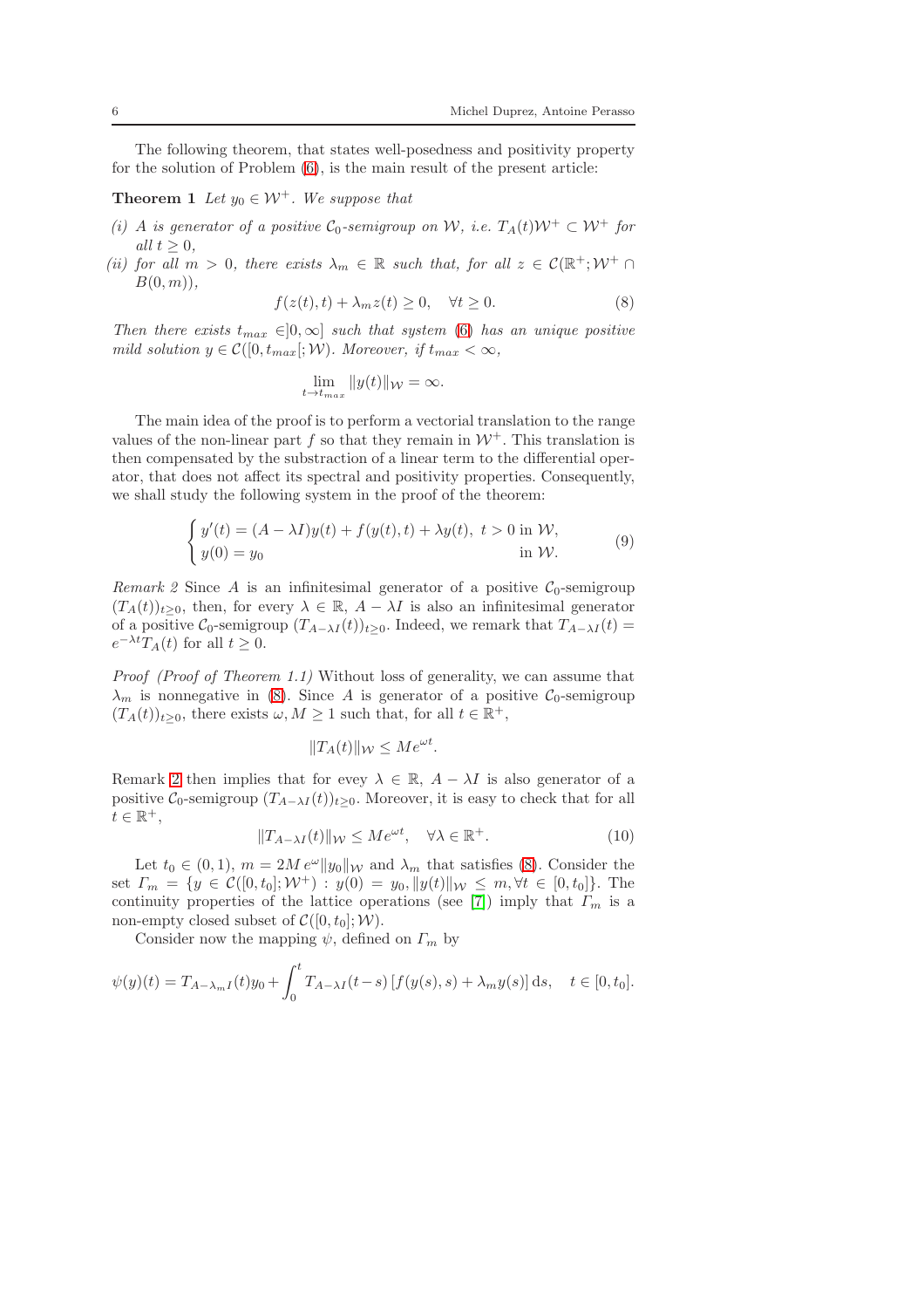We aim at proving that  $\psi$  has a unique fixed point in  $\Gamma_m$ . Let us start by proving that  $\psi$  preserves  $\Gamma_m$ . The positivity of  $(T_{A-\lambda_m I}(t))_{t\geq 0}$ and the positivity assumption [\(8\)](#page-5-0) clearly imply that  $\psi(y) \in C([0, t_0]; \mathcal{W}^+).$ Furthermore, from the inequality [\(10\)](#page-5-2), one deduces that

$$
\|\psi(y)(t)\|_{\mathcal{W}} \le Me^{\omega t} \|y_0\|_{\mathcal{W}} + Me^{\omega t} \int_0^{t_0} (\|f(y(s), s) - f(0, s)\|_{\mathcal{W}} + \|f(0, s)\|_{\mathcal{W}} + \lambda_m \|y(s)\|_{\mathcal{W}}) ds.
$$

The time continuity property on f induces the existence of  $\gamma > 0$  (independent of  $t_0 < 1$ ) such that for every  $y \in \Gamma_m$  and every  $t \in (0, t_0)$ ,

$$
\|\psi(y)(t)\|_{\mathcal{W}} \leq Me^{\omega}(\|y_0\|_{\mathcal{W}} + t_0(mk_m + \gamma + m\lambda_m)).
$$

Thus, for  $t_0 = \min\{1, ||y_0||_{\mathcal{W}} \times (mk_m + \gamma + m\lambda_m)^{-1}\}\$  we have  $||\psi(y)(t)||_{\mathcal{W}} \le$  $2Me^{\omega}||y_0||_{\mathcal{W}} = m$  and so  $\psi(y) \in \Gamma_m$ .

We now prove that  $\psi$  is contractant in the following sense: for every  $y, z \in \Gamma_m$ , every  $n \in \mathbb{N}^*$  and every  $t \in [0, t_0]$ ,

<span id="page-6-0"></span>
$$
\|\psi^n(y)(t) - \psi^n(z)(t)\|_{\mathcal{W}} \le \frac{[Me^{\omega}t(k_m + \lambda_m)]^n}{n!} \sup_{t \in [0, t_0]} \|y(t) - z(t)\|_{\mathcal{W}}.\tag{11}
$$

Let us prove [\(11\)](#page-6-0) by induction. By definition of  $\Gamma_m$ , we have

$$
||y(t)||_{\mathcal{W}}, ||z(t)||_{\mathcal{W}} \leq m
$$

for all  $t \in [0, t_0]$ . Then the Lipschitz assumption on f implies that

$$
\|\psi(y)(t)-\psi(z)(t)\|_{\mathcal{W}} \leq Me^{\omega}\left(k_m+\lambda_m\right)t \sup_{\theta \in [0,t_0]} \|y(\theta)-z(\theta)\|_{\mathcal{W}},
$$

and equality [\(11\)](#page-6-0) holds for  $n = 1$ . Suppose now that (11) holds for a  $k \in \mathbb{N}^*$ . Then for all  $t \in [0, t_0]$ ,

$$
\|\psi^{k+1}(y)(t) - \psi^{k+1}(z)(t)\|_{\mathcal{W}}\le (Me^{\omega}(k_m + \lambda_m)) \int_0^t \|\psi^k(y)(s) - \psi^k(z)(s)\|_{\mathcal{W}} ds,\le \frac{[Me^{\omega}(k_m + \lambda_m)]^{k+1}}{k!} \sup_{\theta \in [0, t_0]} \|y(\theta) - z(\theta)\|_{\mathcal{W}} \int_0^t s^k ds,
$$

and [\(11\)](#page-6-0) is true for  $k + 1$  and consequently for every  $n \in \mathbb{N}^*$  by induction. Finally, we can apply the Banach's fixed point theorem to conclude that  $\psi$  has a unique fixed point  $\bar{y}$  in  $\Gamma_m$ . Systems [\(6\)](#page-4-1) and [\(9\)](#page-5-3) being equivalent,  $\bar{y}$  is a mild solution of [\(6\)](#page-4-1). Then some standard time extending properties of the solution induce that the solution  $\bar{y}$  is defined on a maximal interval [0,  $t_{max}$ ]. To finish, we prove the uniqueness of the solution on the whole space  $\mathcal{C}([0, t_{max}(\bar{y})], \mathcal{W}^+).$ If  $\bar{z}$  is another mild solution defined on  $[0, t_1]$  with  $t_1 < t_{max}(\bar{y})$ , then, denoting  $R = \max_{\theta \in [0,t_1]} \{ ||\bar{y}(\theta)||_{\mathcal{W}}, ||\bar{z}(\theta)||_{\mathcal{W}} \}$ , we obtain for all  $t \in [0,t_1],$ 

$$
\|\bar{y}(t)-\bar{z}(t)\|_{\mathcal{W}} \leq Me^{\omega t_1}k_R \int_0^t \|\bar{y}(s)-\bar{z}(s)\|_{\mathcal{W}}ds.
$$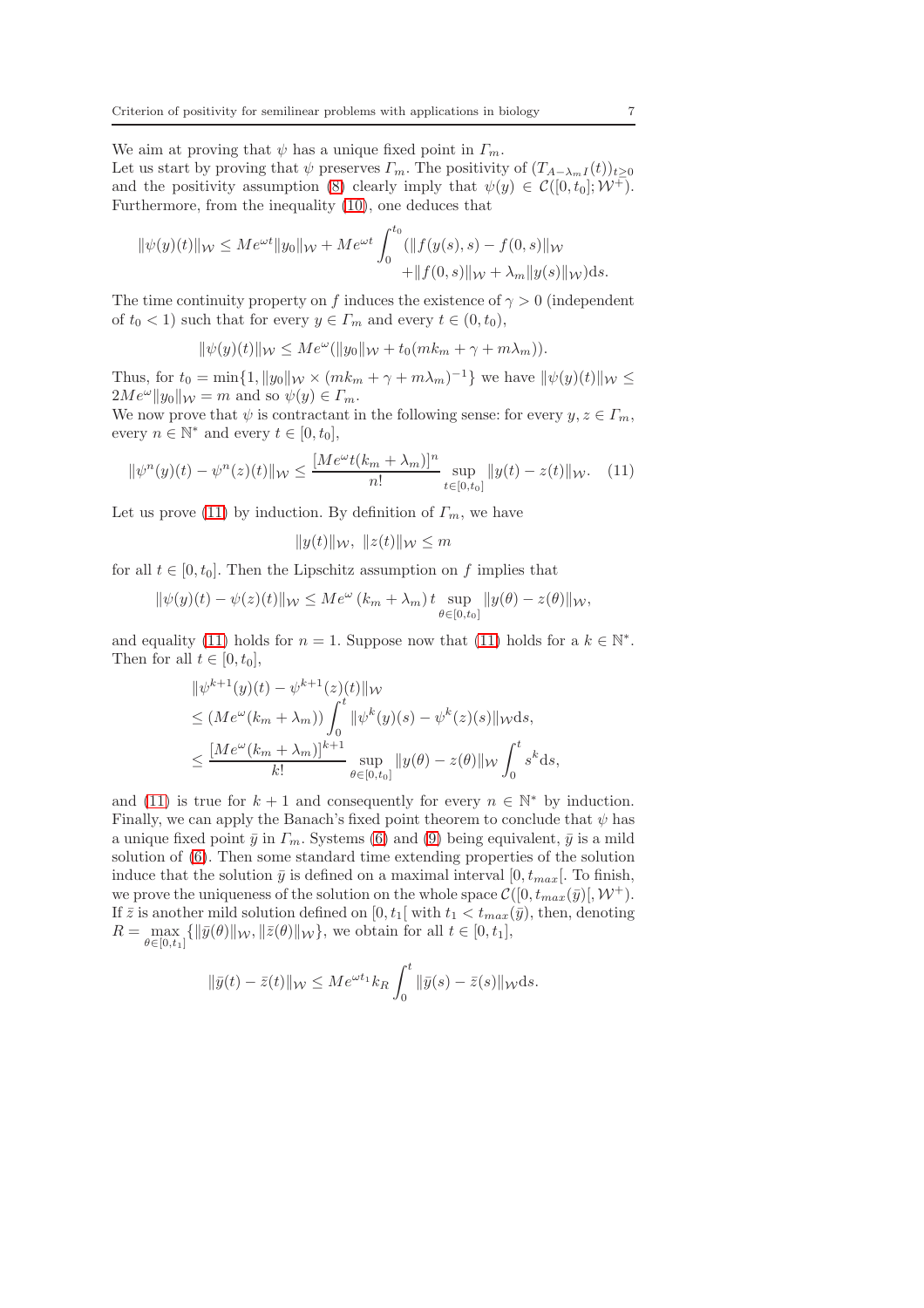Then  $\|\bar{y}(t) - \bar{z}(t)\|_{\mathcal{W}} = 0$  by a standard Gronwall argument and  $\bar{y} = \bar{z}$  in  $[0, t_1] \times \mathcal{W}$ . Furthermore, if  $t_{max}(\bar{y}) < \infty$ , since  $\|\bar{z}(t)\|_{\mathcal{W}} = \|\bar{y}(t)\|_{\mathcal{W}}$  for all  $t < \min\{t_{max}(\bar{y}), t_{max}(\bar{z})\}$  and  $\lim_{t \to t_{max}(\bar{y})} ||\bar{y}(t)||_{\mathcal{W}} = \infty$ , we deduce that the maximal intervals of existence of  $\bar{y}$  and  $\bar{z}$  are equal.

## <span id="page-7-0"></span>4 Illustrations of the criterion in mathematical biology

In this section, we exhibit the application of well-posedness and positivity criterion on the three biological examples of Section [2.](#page-1-1)

Epidemiology Consider the Banach lattice  $X = \mathbb{R} \times L^1(J)$ ,  $X^+$  the nonnegative cone of X and  $y_0 = (S_0, I_0) \in X^+$ . Then it is clear that Problem [\(2\)](#page-2-0) can rewrite as [\(6\)](#page-4-1), where the function  $f: X \to X$  and the differential operator  $A: D(A) \subset X \to X$  are given by

$$
f(u,v) = \begin{pmatrix} f_1(u,v) \\ f_2(u,v) \end{pmatrix} = \begin{pmatrix} \gamma - u\mathcal{T}(\beta v) \\ \phi u\mathcal{T}(\beta v) \end{pmatrix}, A = \begin{pmatrix} -\mu_0 - \alpha & 0 \\ 0 & -\frac{d}{di}(\nu i \cdot) - \mu \end{pmatrix},
$$

with  $D(A) = \{(x, \varphi) \in X, (i\varphi) \in W_1^1(J) \text{ and } \nu \kappa \varphi(\kappa) = \alpha x\}.$  In [\[10\]](#page-9-3), the authors prove that the differential operator  $(A, D(A))$  is an infinitesimal generator of a positive  $\mathcal{C}_0$ -semigroup  $(T_A(t))_{t>0}$  on X and that function f is locally Lipschitz continuous on X. Moreover, for every  $m > 0$  and every  $(\overline{S}, \overline{I}) \in \mathcal{C}(\mathbb{R}^+; X^+ \cap B(0,m))$ , one gets, denoting  $\lambda_m = m\beta$ ,

$$
\begin{cases}\nf_1(\bar{S}(t), \bar{I}(t)) + \lambda_m \bar{S}(t) \geq \gamma + \bar{S}(t)(\lambda_m - \beta \mathcal{T}(\bar{I}(t))) \geq 0, \\
f_2(\bar{S}(t), \bar{I}(t)) + \lambda_m \bar{I}(t) = \phi \bar{S}(t) \mathcal{T}(\beta \bar{I}(t)) + \lambda_m \bar{I}(t) \geq 0.\n\end{cases}
$$

Thus, condition [\(8\)](#page-5-0) of Theorem [1](#page-5-4) is satisfied and there exists  $t_{max} \in ]0, \infty]$ such that Problem [\(2\)](#page-2-0) has an unique mild solution  $(S, I)$  in  $\mathcal{C}([0, t_{max}], X^+).$ 

Predator-prey interactions Let  $X = L^1(\mathbb{R}^+) \times \mathbb{R}$ ,  $X^+$  the non-negative cone and  $(x_0, y_0) \in X^+$ . Considering the operator  $A : D(A) \subset X \to X$  and the functional  $f: X \to X$  given by

$$
f(\phi, z) = \begin{pmatrix} f_1(\phi, z) \\ f_2(\phi, z) \end{pmatrix} = \begin{pmatrix} -z\gamma\phi \\ \alpha z \int_0^\infty \gamma(a)\phi(a)da \end{pmatrix}, A = \begin{pmatrix} L & 0 \\ 0 & -\delta \end{pmatrix},
$$

with  $D(A) = \{(\phi, z) \in X, \phi \in W_1^1(\mathbb{R}^+) \text{ and } \varphi(0) = \int_0^\infty \beta(a)\phi(a)da\}$  and  $L\phi = -\phi' - \mu\phi$ . The map f is clearly locally Lipschitz continuous on X. Furthermore, under the assumption that there exists  $\mu_0 > 0$  such that  $\mu(a) \geq$  $\mu_0$  f.a.e.  $a \in \mathbb{R}^+$  the operator A is the infinitesimal generator of a positive  $\mathcal{C}_0$ -semigroup  $(T_A(t))_{t>0}$  on X. This is a standard result that we can find for example in [\[2\]](#page-8-5). Then, for all  $m > 0$ , denoting  $\lambda_m = m\gamma$ , we obtain for every  $(\bar{x}, \bar{y}) \in \mathcal{C}(\mathbb{R}^+; X^+ \cap B(0, m))$ 

$$
\begin{cases} f_1(\bar{x}(t), \bar{y}(t)) + \lambda_m \bar{x}(t) \ge \bar{x}(t) (\lambda_m - \alpha m \gamma) \ge 0, \\ f_2(\bar{x}(t), \bar{y}(t)) + \lambda_m \bar{y}(t) \ge 0. \end{cases}
$$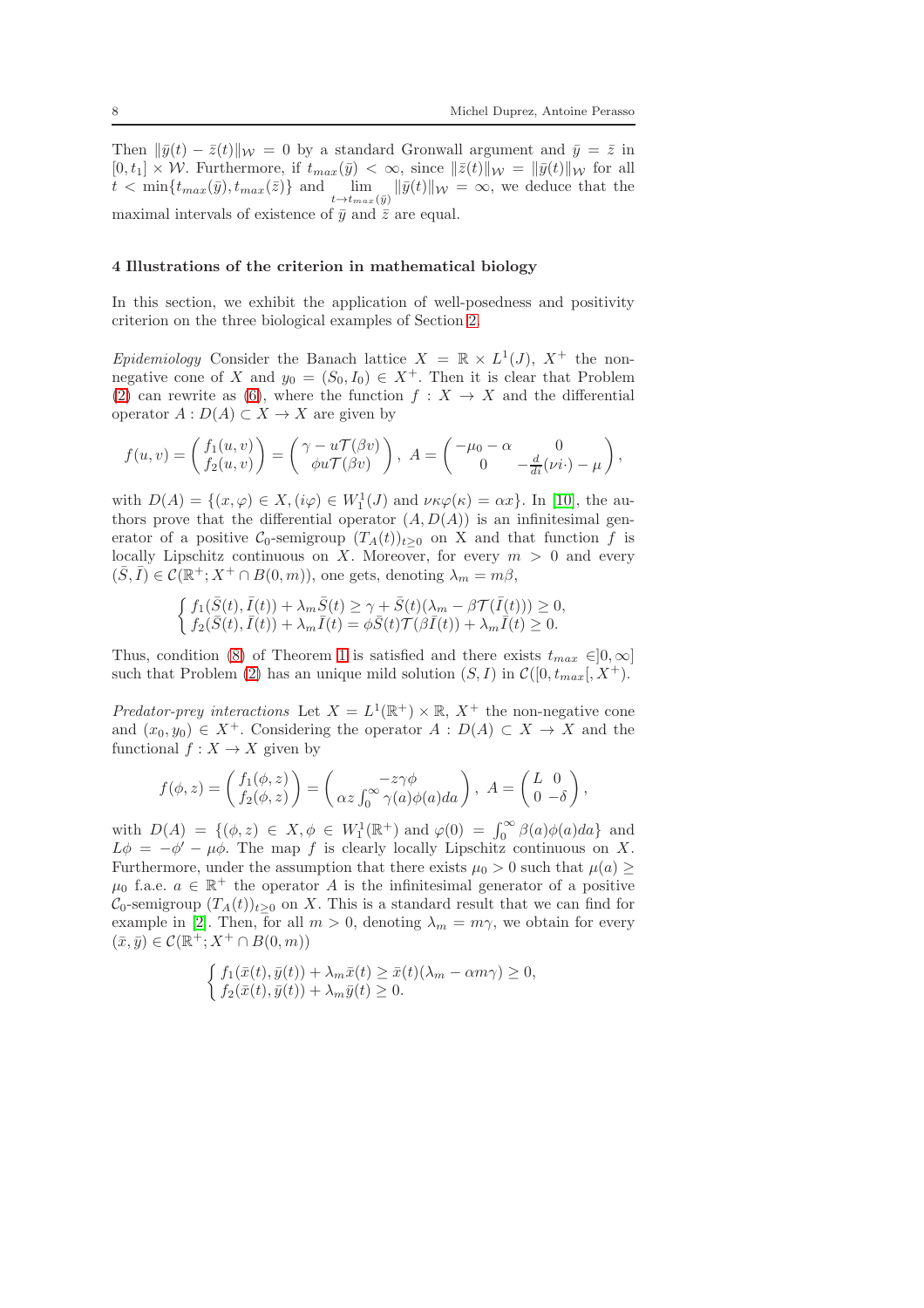Again, condition [\(8\)](#page-5-0) of Theorem [1](#page-5-4) holds and the existence of  $t_{max} \in ]0, \infty]$ such that system [\(3\)](#page-3-0) has an unique mild solution  $(x, y)$  in  $\mathcal{C}([0, t_{max}], X^+)$  is ensured.

Oncology Let  $X = L^2(\Omega; \mathbb{R}^3)$ ,  $X^+$  the corresponding non-negative cone,  $y_0 \in$  $X^+$  and  $u \in L^2(Q_T)^+$ . Then system [\(4\)](#page-3-1) can be reformulated as [\(6\)](#page-4-1) where

$$
\begin{cases}\nf(y) = (g+h)(y) + (0,0,u)^*, \\
g(y) = \text{diag}(a_1g_1(y_1)y_1, a_2g_2(y_2)y_2, -a_3y_3), \\
h(y) = \text{diag}(-(\alpha_{1,2}y_2 + \kappa_{1,3}y_3)y_1, -(\alpha_{2,1}y_1 + \kappa_{2,3}y_3)y_2, 0), \\
A = \text{diag}(d_1\Delta, d_2\Delta, d_3\Delta).\n\end{cases}
$$

The existence of the semigroup  $(T_A(t))_{t>0}$  is a consequence of the Lumer-Phillips Theorem (see [\[9,](#page-9-7) p. 14]) for maximal dissipative operators. Indeed, in the present case, A is clearly maximal dissipative since it is defined with Laplacian operators. Using the maximum principle of the heat equation, the semigroup is positive.

Consequently, when taking  $\lambda_m = \max\{m(a_1/k_1 - a_{1,2} - \kappa_{1,3}), m(a_2/k_2 \alpha_{2,1} - \kappa_{2,3}, \alpha_3$  for  $m > 0$ , we obtain the following estimations for all  $\bar{y} =$  $(\bar{y}_1, \bar{y}_2, \bar{y}_3) \in \mathcal{C}(\mathbb{R}^+; X^+ \cap B(0, m))$ 

$$
\begin{cases}\nf_1(\bar{y}) + \lambda_m \bar{y}_1 = a_1 g_1(\bar{y}_1) \bar{y}_1 - (\alpha_{1,2} \bar{y}_2 + \kappa_{1,3} \bar{y}_3) \bar{y}_1 + \lambda_m \bar{y}_1 \\
\ge \bar{y}_1[\lambda_m - m(a_1/k_1 - \alpha_{1,2} - \kappa_{1,3})] \ge 0, \\
f_2(\bar{y}) + \lambda_m \bar{y}_2 = a_2 g_2(\bar{y}_2) \bar{y}_2 - (\alpha_{2,1} \bar{y}_1 + \kappa_{2,3} \bar{y}_3) \bar{y}_2 + \lambda_m \bar{y}_2 \\
\ge \bar{y}_2[\lambda_m - m(a_2/k_2 - \alpha_{2,1} - \kappa_{2,3})] \ge 0, \\
f_3(\bar{y}) + \lambda_m \bar{y}_3 = -a_3 \bar{y}_3 + u + \lambda_m \bar{y}_3 \ge \bar{y}_3(\lambda_m - a_3) \ge 0.\n\end{cases}
$$

Thus condition [\(8\)](#page-5-0) is satisfied and, using Theorem [1,](#page-5-4) there exists  $t_{max} \in ]0, \infty]$ such that problem [\(4\)](#page-3-1) has an unique mild solution  $(x, y)$  in  $\mathcal{C}([0, t_{max}], X^+)$ .

#### References

- <span id="page-8-0"></span>1. N. Alaa, I. Fatmi, J.-R. Roche, A. Tounsi, Mathematical analysis for a model of nickeliron alloy electrodeposition on rotating disk electrode: parabolic case, International Journal of Mathematics and Statistics 2 (2008) 30–49.
- <span id="page-8-5"></span>2. W. Arendt, A. Grabosch, G. Greiner, U. Groh, H. P. Lotz, U. Moustakas, R. Nagel, F. Neubrander, U. Schlotterbeck, One-parameter semigroups of positive operators, Lect. Notes in Math., vol. 1184. Springer-Verlag, 1986.
- <span id="page-8-3"></span>3. S. Chakrabarty, F. B. Hanson, Distributed parameters deterministic model for treatment of brain tumors using galerkin finite element method, Math. biosci. 219 (2) (2009) 129– 141.
- 4. K.-J. Engel, R. Nagel, A short course on operator semigroups, Springer Science+ Business Media, 2006.
- <span id="page-8-2"></span>5. W. O. Kermack, M. A. G., A contribution to the mathematical theory of epidemics, Proc. R. Soc. Lond. Ser. A 219 (1927) 700–721.
- <span id="page-8-1"></span>6. P. Magal, S. Ruan, Structured Population Models in Biology and Epidemiology, Vol. 1936 of Lecture Notes in Mathematics / Mathematical Biosciences Subseries, Springer, 2008.
- <span id="page-8-4"></span>7. P. Meyer-Nieberg, Banach lattices, Universitext, Springer-Verlag, Berlin, 1991.